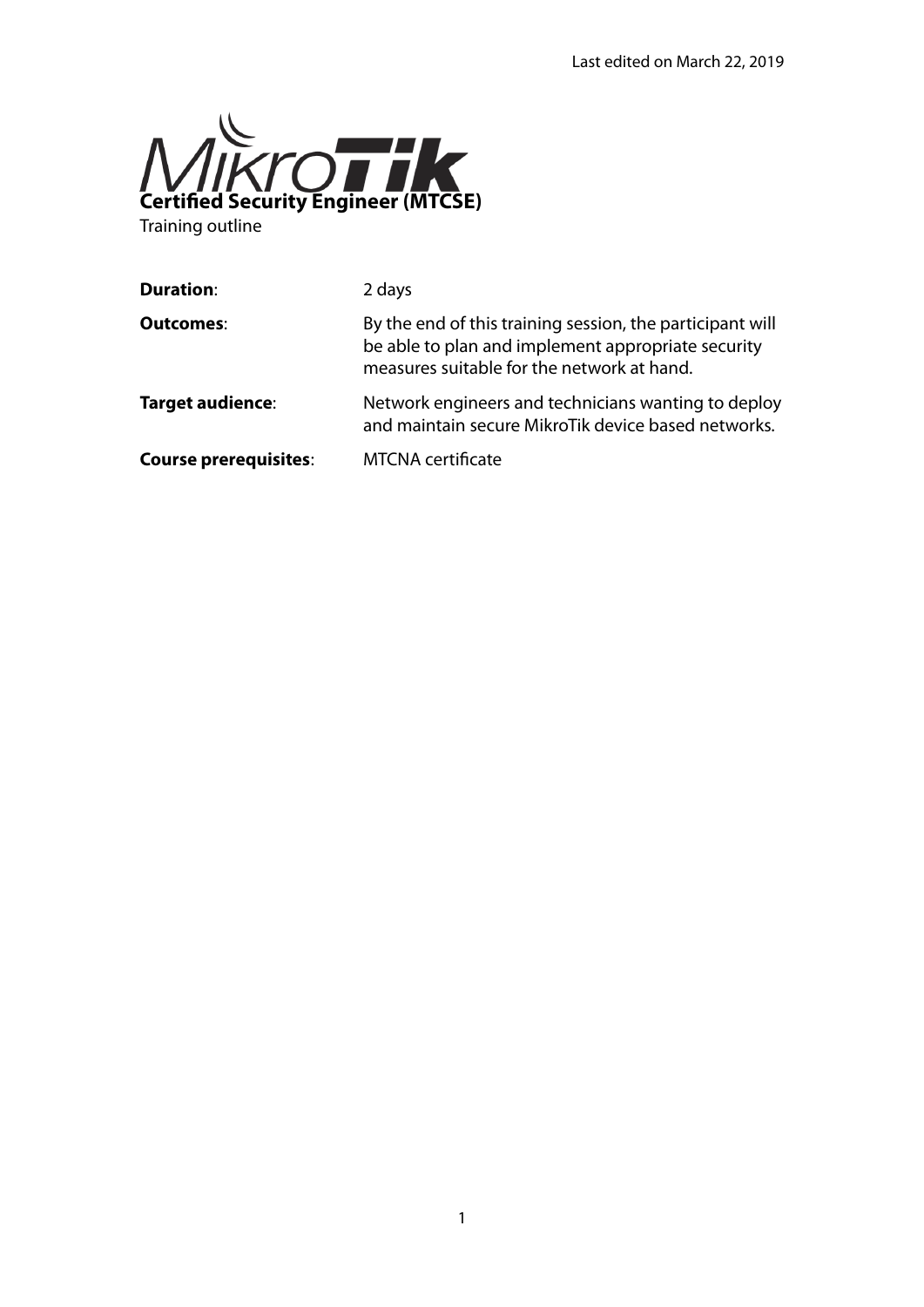| <b>Title</b>             | <b>Objective</b>                          |
|--------------------------|-------------------------------------------|
| Module 1<br>Introduction | Attacks, mechanisms and services          |
|                          | The most common threats                   |
|                          | RouterOS security deployment<br>$\bullet$ |
|                          | <b>Module 1 laboratory</b><br>$\bullet$   |

| Module 2 | Packet flow, firewall chains<br>$\bullet$                    |
|----------|--------------------------------------------------------------|
| Firewall | Stateful firewall<br>$\bullet$                               |
|          | RAW table<br>٠                                               |
|          | SYN flood mitigation using RAW table<br>$\bullet$            |
|          | RouterOS default configuration<br>$\bullet$                  |
|          | Best practices for management access<br>٠                    |
|          | Detecting an attack to critical infrastructure services<br>٠ |
|          | Bridge filter<br>٠                                           |
|          | Advanced options in firewall filter<br>٠                     |
|          | <b>ICMP</b> filtering<br>$\bullet$                           |
|          | <b>Module 2 laboratory</b><br>٠                              |

| Module 3<br><b>OSI Layer Attacks</b> | $\bullet$ | MNDP attacks and prevention                            |
|--------------------------------------|-----------|--------------------------------------------------------|
|                                      | $\bullet$ | DHCP: rogue servers, starvation attacks and prevention |
|                                      | $\bullet$ | TCP SYN attacks and prevention                         |
|                                      | $\bullet$ | UDP attacks and prevention                             |
|                                      | $\bullet$ | ICMP Smurf attacks and prevention                      |
|                                      | $\bullet$ | FTP, telnet and SSH brute-force attacks and prevention |
|                                      | $\bullet$ | Port scan detection and prevention                     |
|                                      | $\bullet$ | <b>Module 3 laboratory</b>                             |

| Module 4<br>Cryptography | Introduction to cryptography and terminology<br>$\bullet$ |
|--------------------------|-----------------------------------------------------------|
|                          | <b>Encryption methods</b><br>$\bullet$                    |
|                          | Algorithms - symmetric, asymmetric<br>٠                   |
|                          | Public key infrastructure (PKI)<br>$\bullet$              |
|                          | Certificates<br>$\bullet$                                 |
|                          | Self-signed certificates<br>$\bullet$                     |
|                          | Free of charge valid certificates<br>$\bullet$            |
|                          | Using the certificates in RouterOS<br>$\bullet$           |
|                          | <b>Module 4 laboratory</b><br>٠                           |